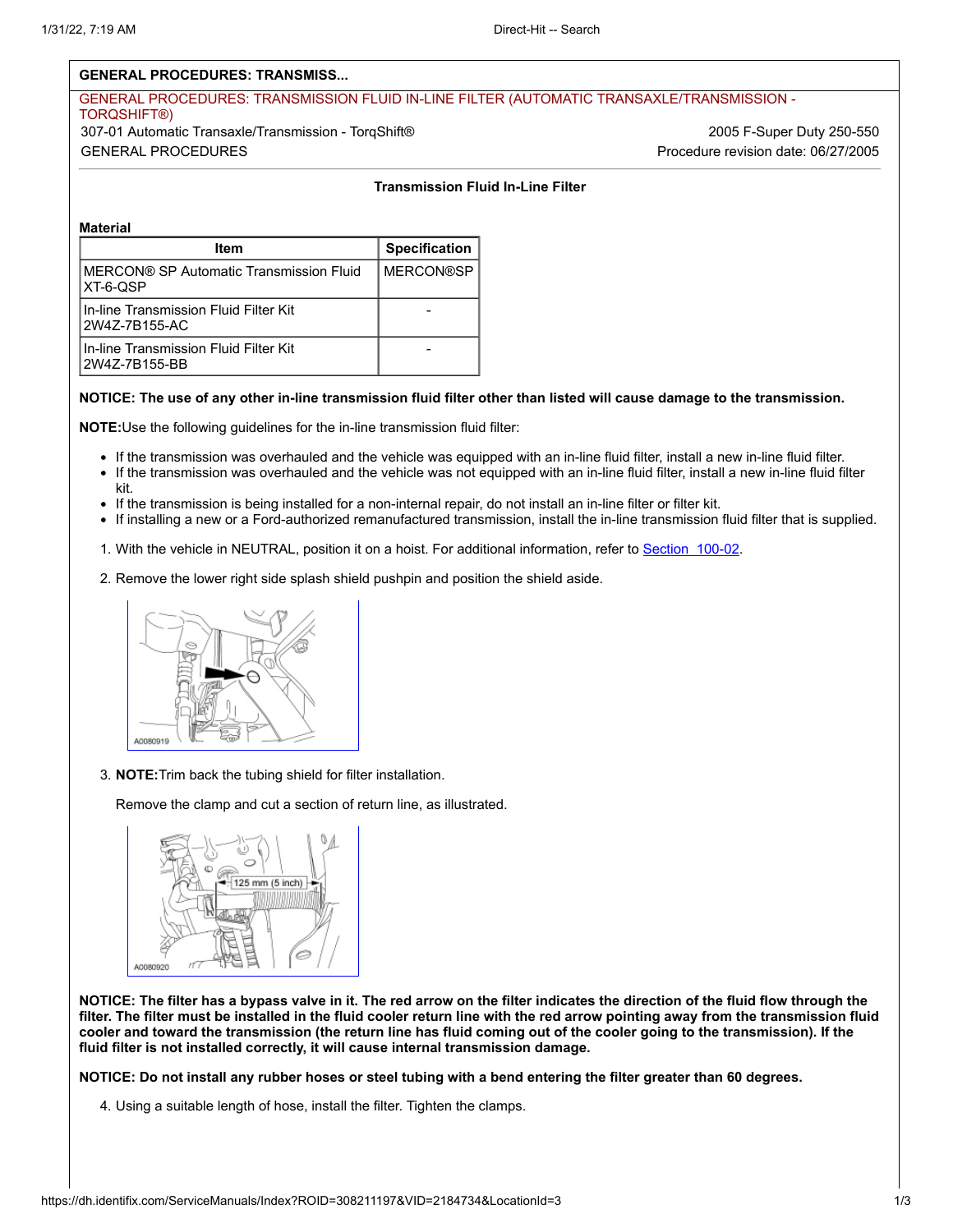

5. Position back the lower splash shield between the filter and lower radiator core support. Install the pushpin.



6. Clean a visible section of the transmission fluid pan and install the sticker.



- 7. Fill the transmission with clean automatic transmission fluid to the specified level.
	- Verify correct operation.
	- Check the filter for leaks.

Copyright © 2014 Ford Motor Company